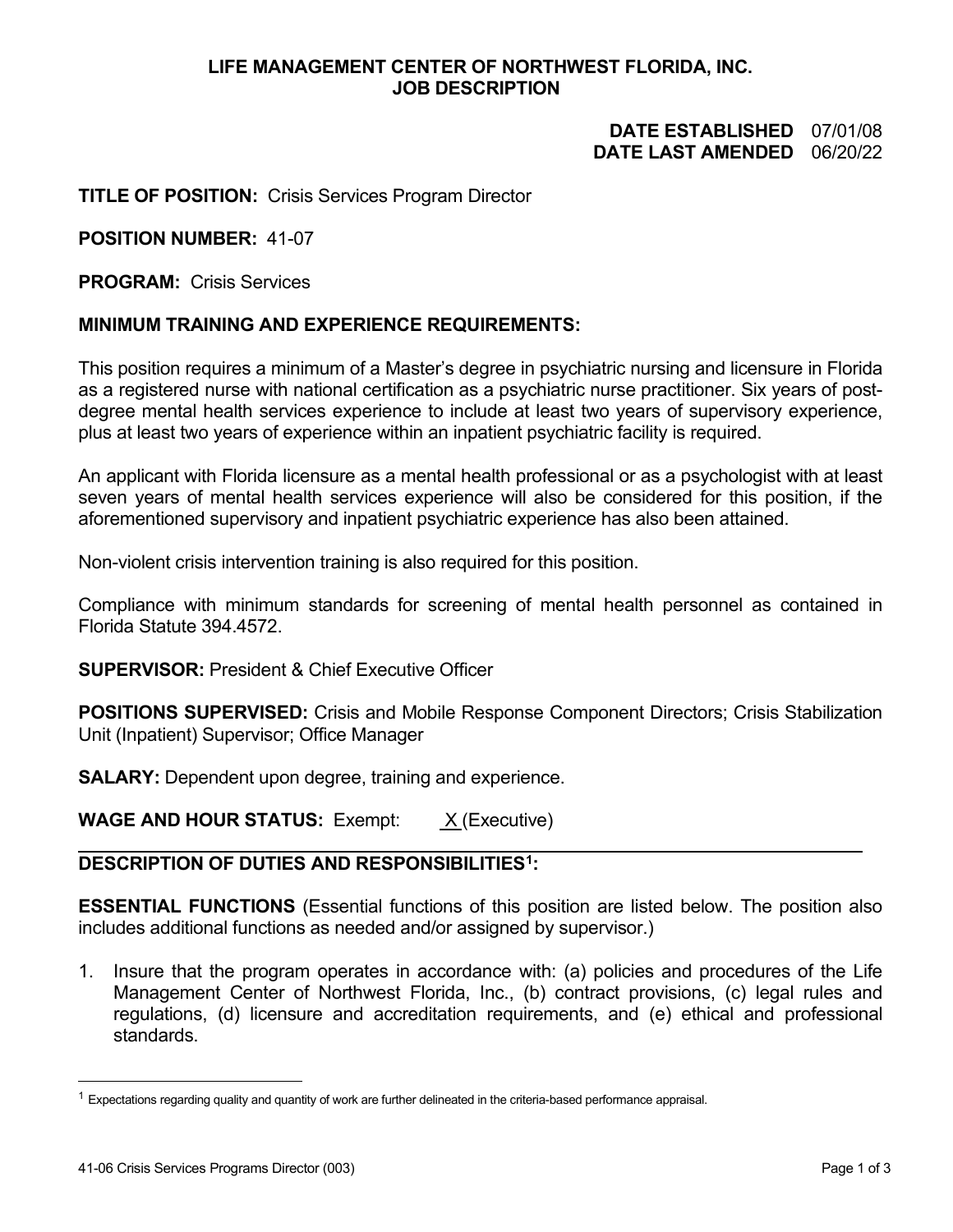- 2. As a member of the Senior Management Team, collaborate with the President/Chief Executive Officer and other Senior Management Program Directors to formulate and achieve the Center's objectives.
- 3. Plan and coordinate operations for a psychiatric inpatient program to include 24/7 crisis/emergency services and inpatient treatment services. This includes the management and coordination of the Center's emergency and crisis intervention services, the crisis stabilization unit's inpatient admission and treatment services and the Center's mobile response team. Organize staff to most effectively subdivide the work of the program and assign responsibility and delegate authority as necessary to accomplish this work. Provide after-hour staff consultation as needed.
- 4. Provide direct care of patients on an inpatient and outpatient basis on an as needed basis and if the need arises and as assigned.
- 5. Supervise and develop program staff. Initiate personnel decisions to include hiring, termination and disciplinary processes, as necessary.
- 6. Construct program budgets and achieve program fiscal objectives. Coordinate with funding entities to include commercial insurance, managed care contracts, and other subcontracted revenue sources.
- 7. Respond to the behavioral health needs of persons in our community by developing new mental health services and by securing new service contracts, fund sources or grants.
- 8. Establish proper liaison with other agencies and community groups to further the objectives of the program and the Center.

| Activity                                                                                                                                                                                     | Expectation                                                                 |  |  |  |  |
|----------------------------------------------------------------------------------------------------------------------------------------------------------------------------------------------|-----------------------------------------------------------------------------|--|--|--|--|
| Standing                                                                                                                                                                                     | Minimal<br>None<br>Moderate<br>Frequent                                     |  |  |  |  |
| Sitting                                                                                                                                                                                      | Moderate<br>Minimal<br>Frequent<br><b>None</b>                              |  |  |  |  |
| Driving vehicles                                                                                                                                                                             | Minimal<br>Moderate<br>Frequent<br><b>None</b>                              |  |  |  |  |
| Lifting and/or Carrying                                                                                                                                                                      | Minimal<br>Frequent<br>Moderate<br>None                                     |  |  |  |  |
| Bending and/or Stooping                                                                                                                                                                      | Moderate<br>Frequent<br>Minimal<br><b>None</b>                              |  |  |  |  |
| <b>Climbing Stairs and/or Ladders</b>                                                                                                                                                        | Minimal<br>Moderate<br>Frequent<br><b>None</b>                              |  |  |  |  |
| Walking or Moving (between offices,<br>other facilities, etc.)                                                                                                                               | Minimal<br>None<br>$\boxtimes$ Moderate $\textcolor{orange}\sqcup$ Frequent |  |  |  |  |
| Other (lift above waist/reaching etc.,<br>please explain)                                                                                                                                    | Minimal<br>Moderate $\Box$<br>Frequent<br>IXI                               |  |  |  |  |
| Speaking:<br>Hearing:<br><b>Reading Comprehension:</b><br>Repetitive motion with hands, wrists, arms<br>(e.g. keyboard, typing, handwriting, etc.)                                           | Yes<br>No<br>Yes<br>No<br>Yes<br>No<br>Yes<br>No                            |  |  |  |  |
| Moderate $\boxtimes$<br>Minimal<br>Ability to lift and carry up to 15 pounds.<br>Frequent<br>Ability to handle stressful situations:<br>Moderate $ \!\!\!\times\!\! $<br>Minimal<br>Frequent |                                                                             |  |  |  |  |

# *Physical Requirements:*